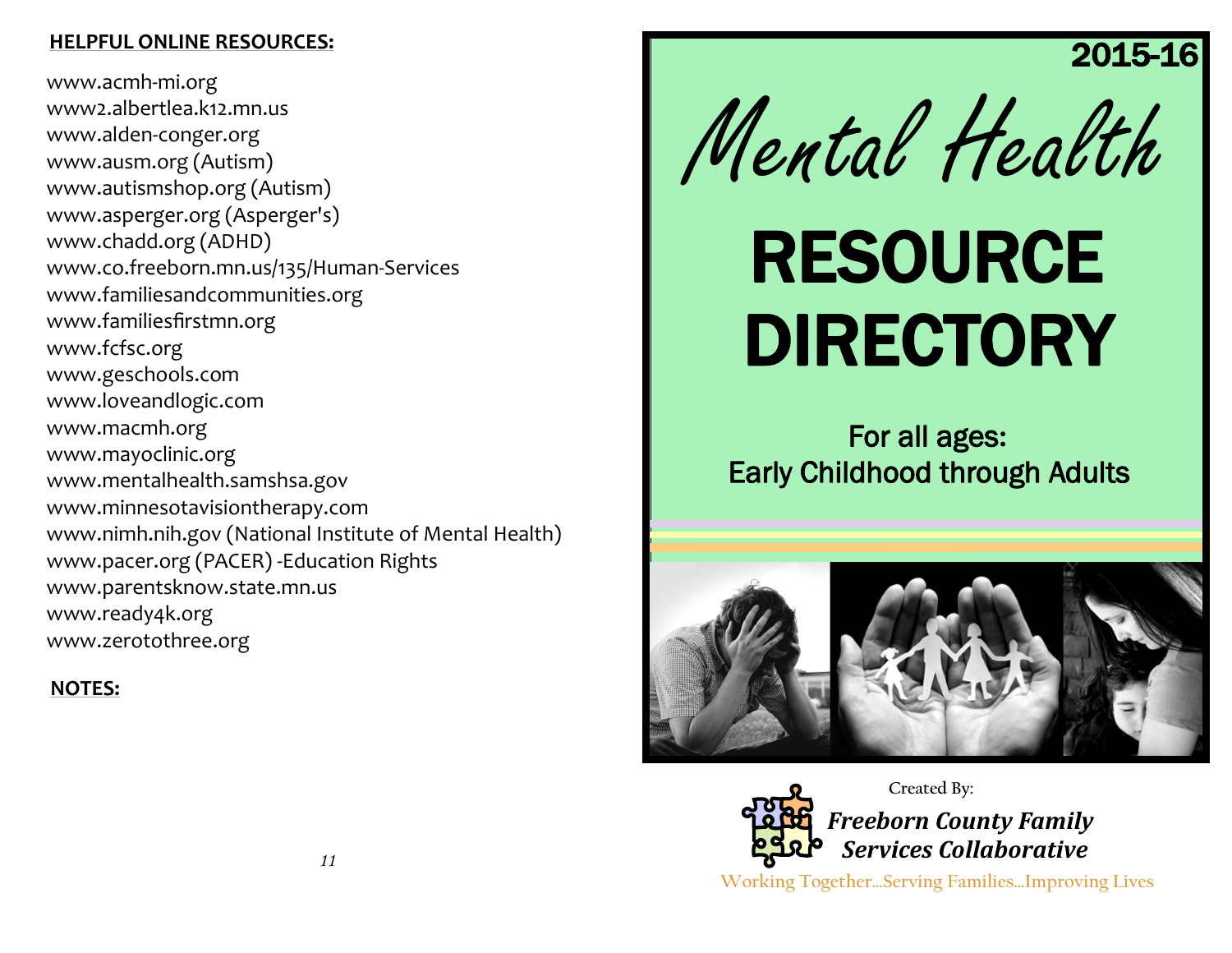## **FOR ANY EMERGENCY—CALL 911**

*If you have any questions about how to use this Directory: PLEASE CONTACT US– During the hours of 8:00 am - 5:00 pm, Mon. thru Friday You can also talk with your local provider - or if you have a child please contact school support services staff: School Social Workers, Counselors, School Psychologists, or School Nurses.* 

*Thank You: To the Freeborn County Family Services Collaborative Children's Mental Health sub-committee for creating and distributing this Directory.* 

Children's Mental Health Mission: To empower a broad range of stakeholders to find ways to improve local mental health services by reviewing, evaluating, reporting, and planning local programs.

> *Collaborative Office is located at: Department of Human Services 203 W. Clark Street Albert Lea, MN. 56007 Phone: (507) 377-5504 Email: lana.howe@co.freeborn.mn.us www.fcfsc.org*

*Visit/Like us on Facebook: Freeborn County Family Services Collaborative or Freeborn County Partners In Prevention*

**Family Caregivers Support Group** 377-7433

> **Grief Support Group** 377-6288

**Lupus Support Group** Contact: Judy 373-4735 **OR** Maxine 507-826-3469

**NAMI– National Alliance of Mental Illness Recovery Support Group**  Contact: Sara 377-5483

> **Ostomy Support Group** Contact: Stacy 377-6790

**Prenatal Loss - RTS Bereavement Services** 377-6279

**Pulmonary/Cardiac Rehab Support Group** Contact: Jill 377-5900

> **Single Mom's Support Group** Contact: Saundra 377-7958

> **Stroke/TIA Support Sessions** Contact: Cindi 379-2046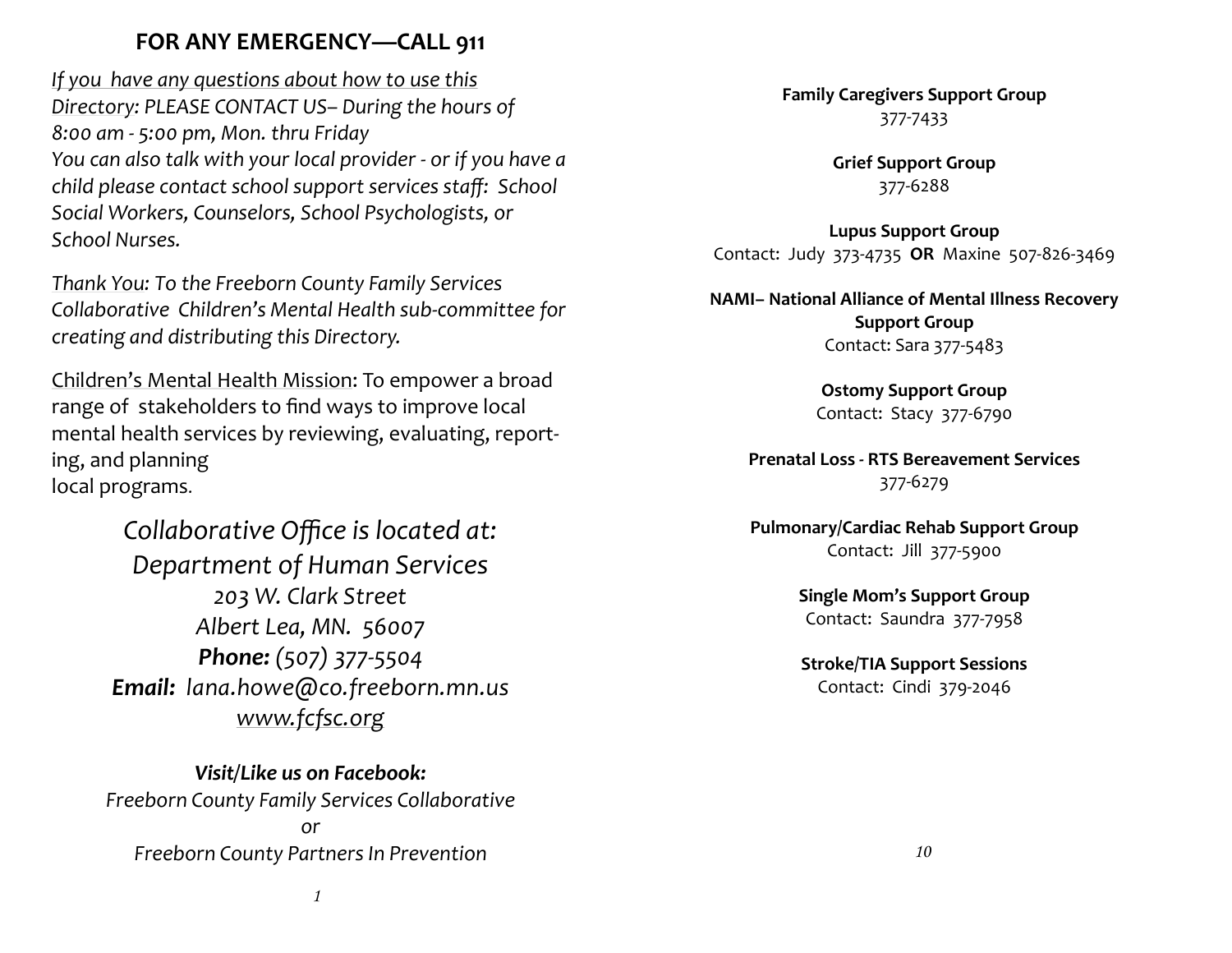#### **SUPPORT GROUPS:**

#### **Alzheimer's Support Group**

Contact: Cindy 373-5600

**The Arc of Freeborn County** Contact: Jo 377-3469

#### **Autism Support Group** 377-3029

**Breast Cancer Survivors—Mentors for Hope** 379-2273

> **Cancer Support**  Contact: Bonnie 379-2050

**Chemical Dependency Relapse Support** 377-6411

**Circle of Parents Support Group** Contact: Barb 377-7665

#### **Diabetes Groups (for Adults with type 1 AND families with children with type 1)**

3rd Thursday of each month—6:30 PM Mayo Clinic Health System- Albert Lea—Room 20 Contact our VOLUNTEER LEADER for more information: Taryn Israel Nechanicky (507) 552-1266 [tkisrael@yahoo.com](mailto:tkisrael@yahoo.com)

#### **(Families with children with type 1)**

1st Monday of each month6:30-7:30 PM Our Savior's Lutheran Church, 1600 West Oakland Ave., Austin, MN

**Downs Syndrome Support Group** Brookside Educational Center—Room 130 For more information contact: Kara Paulson 402-0618 **OR** Rachel Schei 391-3700

## **CONTENTS:**

| <b>Age Group</b>                      | <b>Pages</b> |
|---------------------------------------|--------------|
| Early Childhood (Ages 0-5)3-4         |              |
| Elementary-High School (Ages 5-18)5-6 |              |
| Adult (18+) and Families        7-8   |              |
|                                       |              |
| Online Resources/Notes11              |              |

## **FOR ANY EMERGENCY—CALL 911**

*Local Mental Health Crisis Line for Adults: 507-377-5499 (DHS Front Desk) or 877-402-3743*

*Local Emergency Child Protection/Children's Mental Health: 377-5210 (From 5:00pm to 8:00am-Rings into Law Enforcement )*

*National Suicide Hotline: 1-800-SUICIDE 1-800-784-2433 Crisis Response Team of Freeborn County: 507-383-5965*

# *Help is just a phone call away.*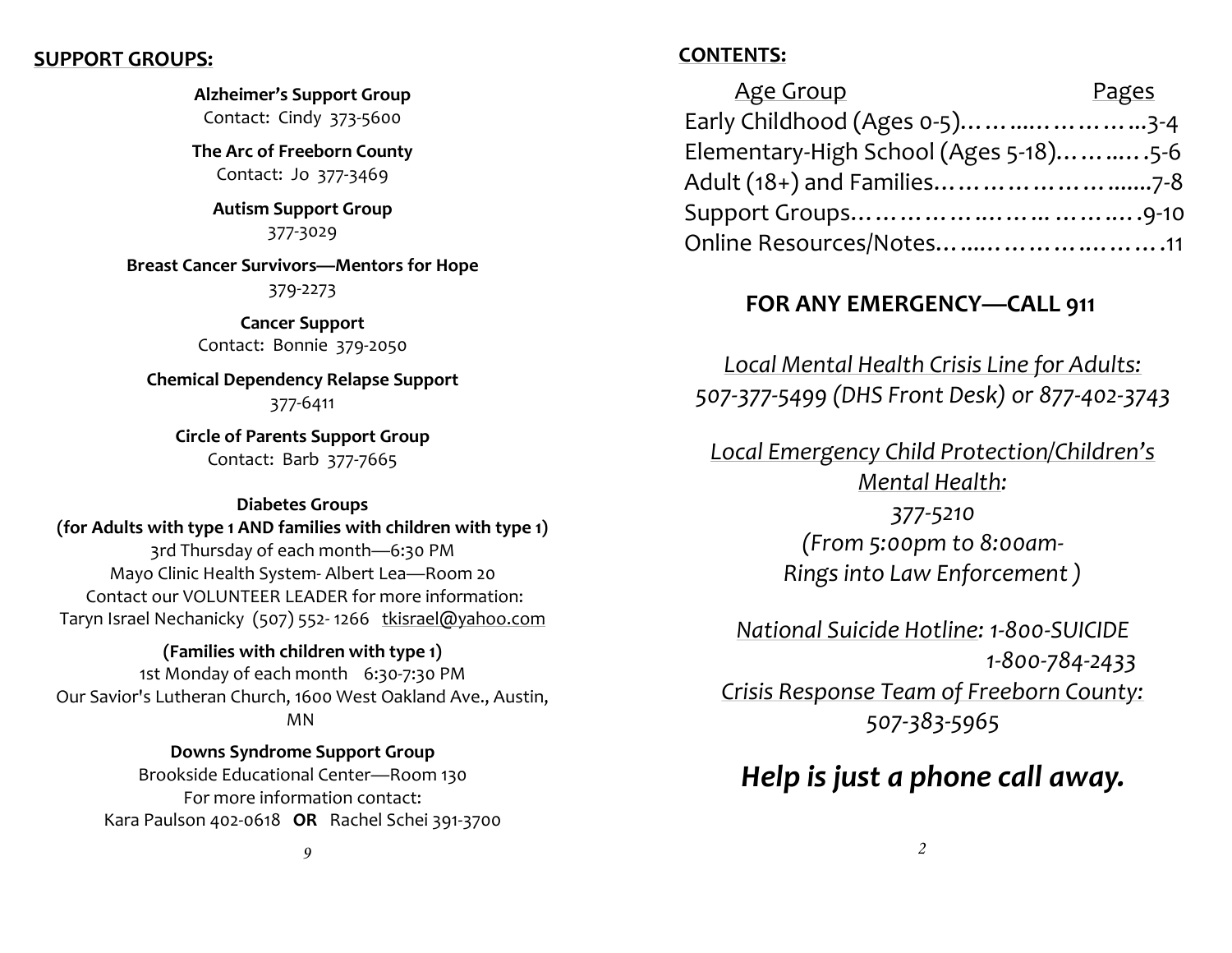# **Early Childhood (Ages 0-5):**

| <b>Autism Support Group</b>                           | 377-3029          |  |
|-------------------------------------------------------|-------------------|--|
| <b>Catholic Charities</b>                             | 377-3664          |  |
| <b>Central Referral</b>                               | 373-4930          |  |
| (Contact for Development concerns ages 0-6)           |                   |  |
| <b>Child Care Resource &amp; Referral</b>             | 287-2020          |  |
| (Child Care for Special Needs)                        | or 1-800-462-1660 |  |
| Crisis Nursery (Freeborn & Mower counties)            | 877-434-9599      |  |
| <b>District Mental Health Professional</b>            | 379-4821          |  |
| (Albert Lea Area Schools)                             |                   |  |
| <b>Early Childhood Screening</b>                      |                   |  |
| (FREE health and developmental screening ages 3-6)    |                   |  |
| Albert Lea schools                                    | 379-4866          |  |
| Alden/Conger schools                                  | 874-3240          |  |
| Glenville/Emmons schools                              | 448-2889          |  |
| <b>Early Childhood Special Education</b>              |                   |  |
| Albert Lea schools                                    | 379-4800          |  |
| Alden/Conger schools                                  | 874-3240          |  |
| Glenville/Emmons schools                              | 448-3334          |  |
| <b>Family Ambassador</b>                              | 369-6797          |  |
| Freeborn County Children's Mental Health              |                   |  |
| Supervisor                                            | 377-5453          |  |
| <b>Healthy Families Home Visiting Program</b>         | 377-5100          |  |
| (Serving Freeborn County Families Pre-natal to age 5) |                   |  |

|              | Larson, David, MS, LP                                                                         |              |
|--------------|-----------------------------------------------------------------------------------------------|--------------|
| 3029         | (Mental Health Therapist)                                                                     | 373-7913     |
| 3664         | Marin, Jill, MS; NCC, LAMFT                                                                   | 473-0442     |
| 4930         | Mayo Clinic Health System-Albert Lea<br>(Behavioral Health)                                   | 377-6406     |
| 2020         | <b>Mayo Clinic Rochester</b>                                                                  |              |
| 1660         | Psychiatry & Psychology Dept.                                                                 | 266-5100     |
| 9599         | <b>Next Step Clubhouse</b>                                                                    | 373-6938     |
| $-4821$      | Olchefske, Beth, MA, LP                                                                       |              |
|              | (Mental Health Therapist)                                                                     | 383-6116     |
|              | <b>PACER</b><br>(Parent Advocacy Coalition for Educational Rights)                            | 800-537-2237 |
| 866ء         | Parent WarmLine (phone advice)                                                                | 800-584-2204 |
| 3240<br>2889 | Parent WarmLine in Spanish                                                                    | $877 -$      |
|              | 434-9528                                                                                      |              |
| 1800         | <b>Parent 2 Parent Program</b><br>(parents of a special needs child can have a mentor parent; | 800-584-2204 |
| 3240         | a parent who has more experience raising a child with special needs)                          |              |
| 3334<br>6797 | <b>Psychology Services of Southern MN</b>                                                     | 433-5191     |
|              | <b>Senior Resources of Freeborn County</b>                                                    | 377-7433     |
| 5453         | The Arc of Freeborn County<br>(Advocacy Support for people with                               | 377-3469     |
| $-5100$      | developmental disabilities)                                                                   |              |
|              | Walker, Wendy, MS, LP (Mental Health Therapist)<br>1161                                       | $377 -$      |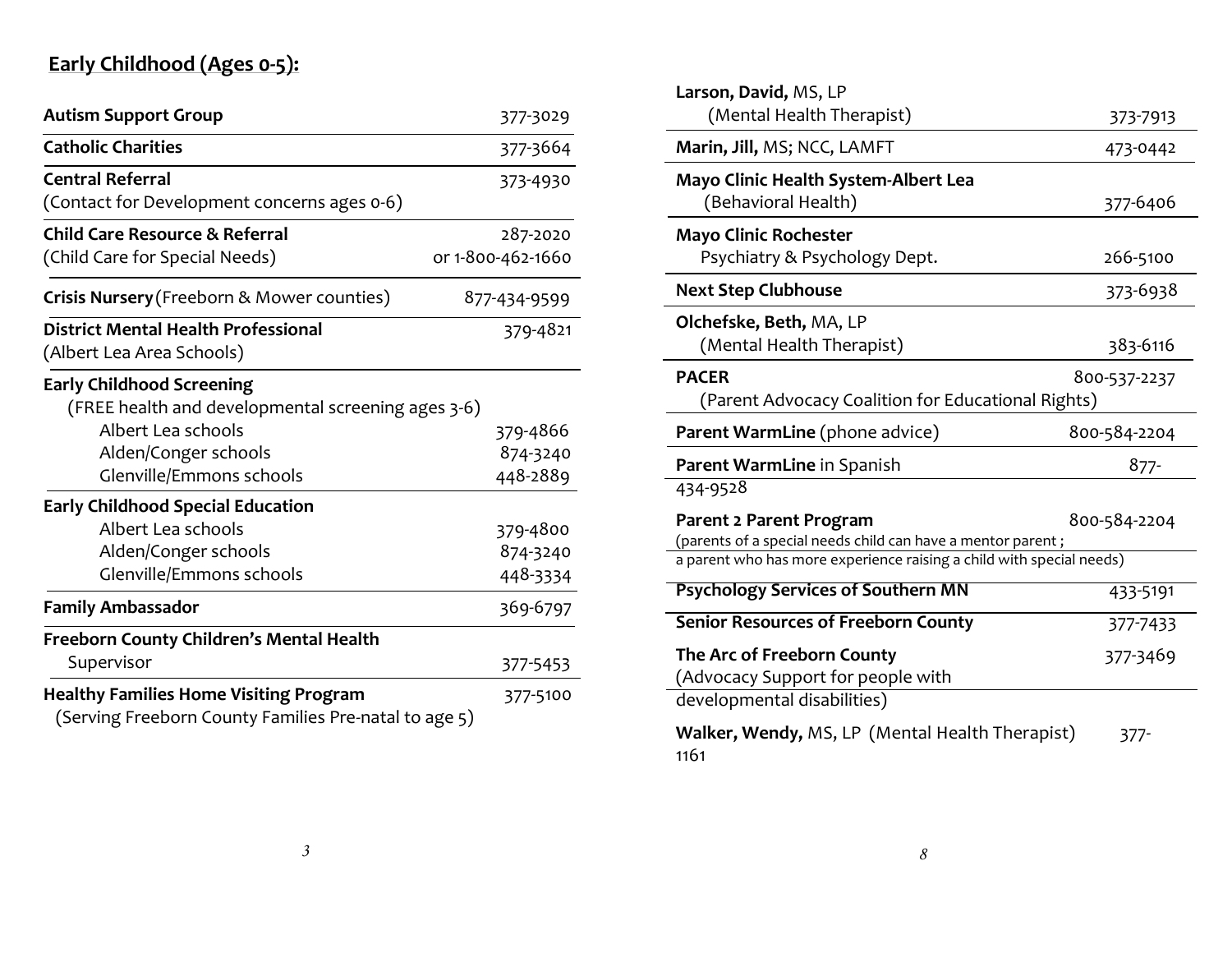# **ADULTS (18 and over) and Families:**

| Anderson-Krull, Teresa, LICSW<br>(Mental Health Therapist)                                                                                                 | 377-0107     |  |  |
|------------------------------------------------------------------------------------------------------------------------------------------------------------|--------------|--|--|
| <b>Autism Support Group</b>                                                                                                                                | 377-3029     |  |  |
| <b>Catholic Charities</b>                                                                                                                                  | 377-3664     |  |  |
| Cedar House Inc.<br>Child & Adult Life Skills Building                                                                                                     | 377-8506     |  |  |
| <b>Cedar River Counseling (Austin)</b>                                                                                                                     | 507-433-6482 |  |  |
| <b>Circle of Parents Support Group</b>                                                                                                                     | 377-7665     |  |  |
| <b>Community Technologies &amp; Services</b><br>Mental health therapy (ages 5 & up), Adolescent Skills Group,<br>Chemical Dependency Assessments, and more | 377-0170     |  |  |
| <b>Crest Services</b><br>Dev. Disabled Adult Life Skills Building                                                                                          | 373-0188     |  |  |
| <b>Crime Victims' Crisis Center</b>                                                                                                                        | 373-2223     |  |  |
| <b>CRISIS LINE</b> (after hours) Freeborn County                                                                                                           | 877-402-3743 |  |  |
| <b>Crisis Nursery</b> (Freeborn & Mower counties)                                                                                                          | 877-434-9599 |  |  |
| <b>District Mental Health Professional</b><br>(Albert Lea Schools)                                                                                         | 379-4821     |  |  |
| <b>Freeborn County DHS Family Based Counseling</b>                                                                                                         | 377-5453     |  |  |
| Freeborn County DHS Children's Mental Health<br>377-5453                                                                                                   |              |  |  |
| <b>Freeborn County DHS Mental Health Center</b>                                                                                                            | 377-5440     |  |  |
| <b>Horizon Homes South Central Crisis Center</b>                                                                                                           | 344-0621     |  |  |

| <b>Infant Care Class</b><br>(Mayo Clinic Health System-Albert Lea)                                                                                             | 373-2384     |
|----------------------------------------------------------------------------------------------------------------------------------------------------------------|--------------|
|                                                                                                                                                                |              |
| Mayo Clinic Health System-Albert Lea<br>(Behavioral Health)                                                                                                    | 377-6406     |
| Mayo Clinic Health System-Albert Lea<br>(Pediatrics Dept. )                                                                                                    | 377-6406     |
| Mayo Clinic Health System- Austin<br>(Pediatric & Adolescent Medicine)                                                                                         | 433-7351     |
| Mayo Clinic Health System-Owatonna<br>(Pediatric & Adolescent Medicine)                                                                                        | 451-1120     |
| <b>Mayo Clinic - Rochester</b>                                                                                                                                 | 266-5100     |
| <b>Olchefske, Beth, MA, LP</b> (Mental Health Therapist)                                                                                                       | 383-6116     |
| <b>PACER</b><br>(Parent Advocacy Coalition for Educational Rights)                                                                                             | 800-537-2237 |
| Parent 2 Parent Program<br>(parents of a special needs child can have a mentor parent; a<br>parent who has more experience raising a child with special needs) | 800-584-2204 |
| Parent WarmLine (phone advice)                                                                                                                                 | 800-584-2204 |
| Parent WarmLine- Spanish                                                                                                                                       | 877-434-9528 |
| <b>Parent Coach</b><br>(FREE to all children in Freeborn County Ages 0-5)                                                                                      | 383-9764     |
| The Arc of Freeborn County<br>(Advocacy Support for people with<br>developmental disabilities)                                                                 | 377-3469     |